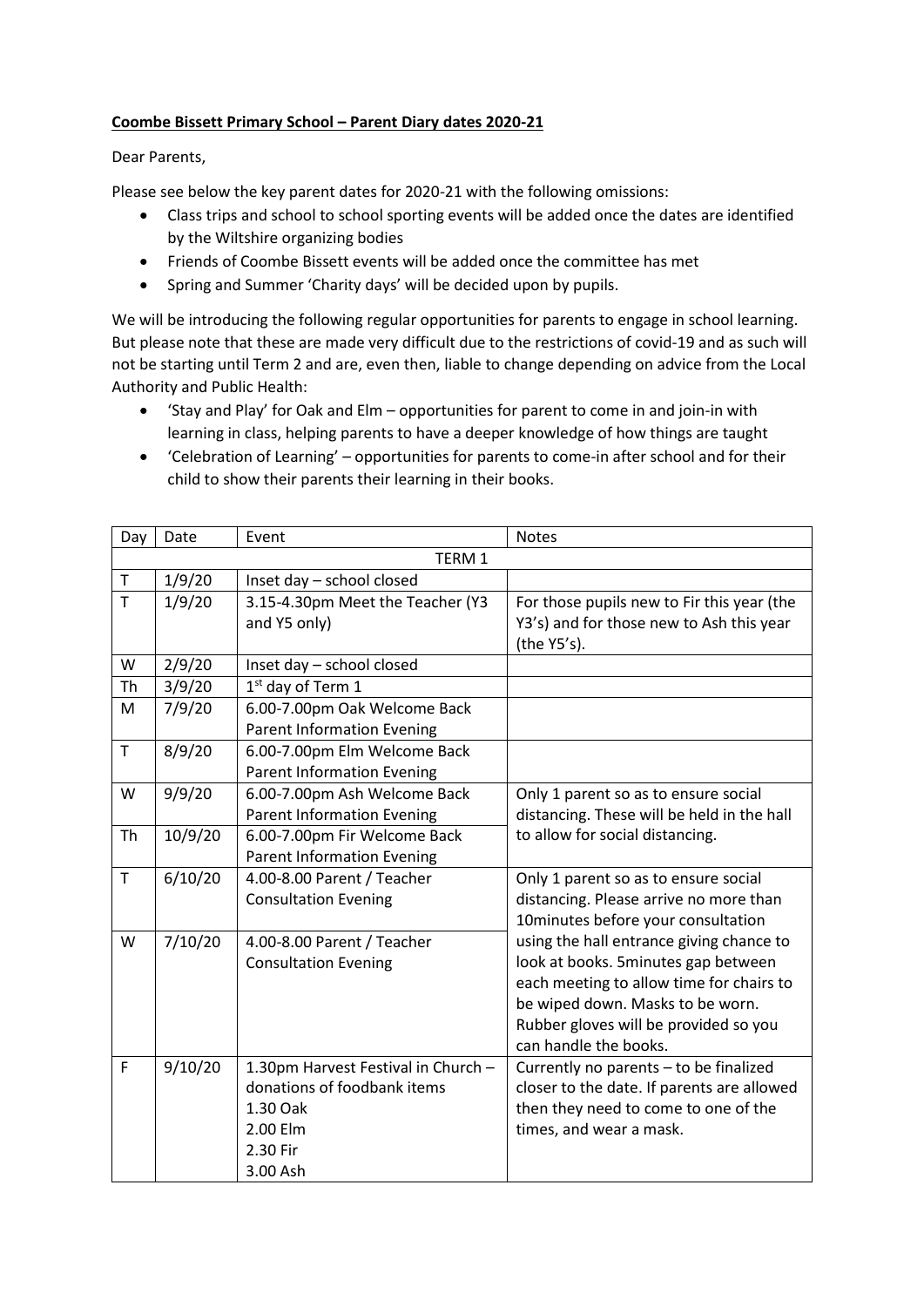| M           | 12/10/20 | Interteam Sports Tournament Fir     |                                             |
|-------------|----------|-------------------------------------|---------------------------------------------|
|             |          | and Elm                             |                                             |
| Th          | 15/10/20 | Interteam Sports Tournament Ash     |                                             |
|             |          | and Oak                             |                                             |
| F           | 16/10/20 | Interteam Arts Tournament           |                                             |
| F           | 16/10/20 | Last day of Term 1                  |                                             |
| M           | 19/10/20 | Inset day - school closed           |                                             |
| Τ           | 20/10/20 | Inset day - school closed           |                                             |
| W           | 21/10/20 | Inset day - school closed           |                                             |
|             |          | TERM <sub>2</sub>                   |                                             |
| М           | 2/11/20  | 1 <sup>st</sup> day of Term 2       |                                             |
| M           | 9/11/20  | 6.00-6.45pm Oak Parent              | 1 parent per child for social distancing.   |
|             |          | <b>Headteacher Forum</b>            | Held in the hall.                           |
| Τ           | 10/11/20 | 6.00-6.45pm Elm Parent              | Masks to be worn.                           |
|             |          | <b>Headteacher Forum</b>            |                                             |
| W           | 11/11/20 | 6.00-6.45pm Fir Parent Headteacher  |                                             |
|             |          | Forum                               |                                             |
| Th          | 12/11/20 | 6.00-6.45pm Ash Parent              |                                             |
|             |          | <b>Headteacher Forum</b>            |                                             |
| M           | 16/11/20 | 6.00-7.30pm Oak Parent Curriculum   | Only 1 parent so as to ensure social        |
|             |          | Evening on Maths and English        | distancing. Parents to wear a mask. It will |
| $\mathsf T$ | 17/11/20 | 6.00-7.30pm Elm Parent Curriculum   | be in the hall.                             |
|             |          | Evening on Maths and English        |                                             |
| W           | 18/11/20 | 6.00-7.30pm Ash Parent Curriculum   |                                             |
|             |          | Evening on Maths and English        |                                             |
| Th          | 19/11/20 | 6.00-7.30pm Fir Parent Curriculum   |                                             |
|             |          | Evening on Maths and English        |                                             |
| M           | 30/11/20 | Interteam Sports Tournament Fir     |                                             |
|             |          | and Elm                             |                                             |
| Th          | 3/12/20  | Interteam Sports Tournament Ash     |                                             |
|             |          | and Oak                             |                                             |
| F           | 4/12/20  | Journey day                         |                                             |
| $\mathsf T$ | 8/12/20  | 2.30pm Stay and Play Oak and Elm    | Oak group A                                 |
|             |          |                                     | Elm Y2                                      |
|             |          |                                     | One parent per child. Mask to be worn.      |
| T           | 8/12/20  | Celebration of Learning = straight  | Oak group A                                 |
|             |          | after the end of each class and for | Elm Y2                                      |
|             |          | 30mins only                         | Fir Y4                                      |
|             |          |                                     | Ash Y6                                      |
|             |          |                                     | One parent per child. Mask to be worn.      |
| Th          | 10/12/20 | 2.30pm Stay and Play Oak and Elm    | Oak group B                                 |
|             |          |                                     | Elm Y1                                      |
|             |          |                                     | One parent per child. Mask to be worn.      |
| Th          | 10/12/20 | Celebration of Learning = straight  | Oak group B                                 |
|             |          | after the end of each class and for | Elm Y1                                      |
|             |          | 30mins only                         | Fir Y3                                      |
|             |          |                                     | Ash Y5                                      |
|             |          |                                     | One parent per child. Mask to be worn.      |
| M           | 14/12/20 | 10.30am Elm Nativity dress          | Younger pre-school sibling and 1            |
|             |          | rehearsal                           | accompanying adult invited.                 |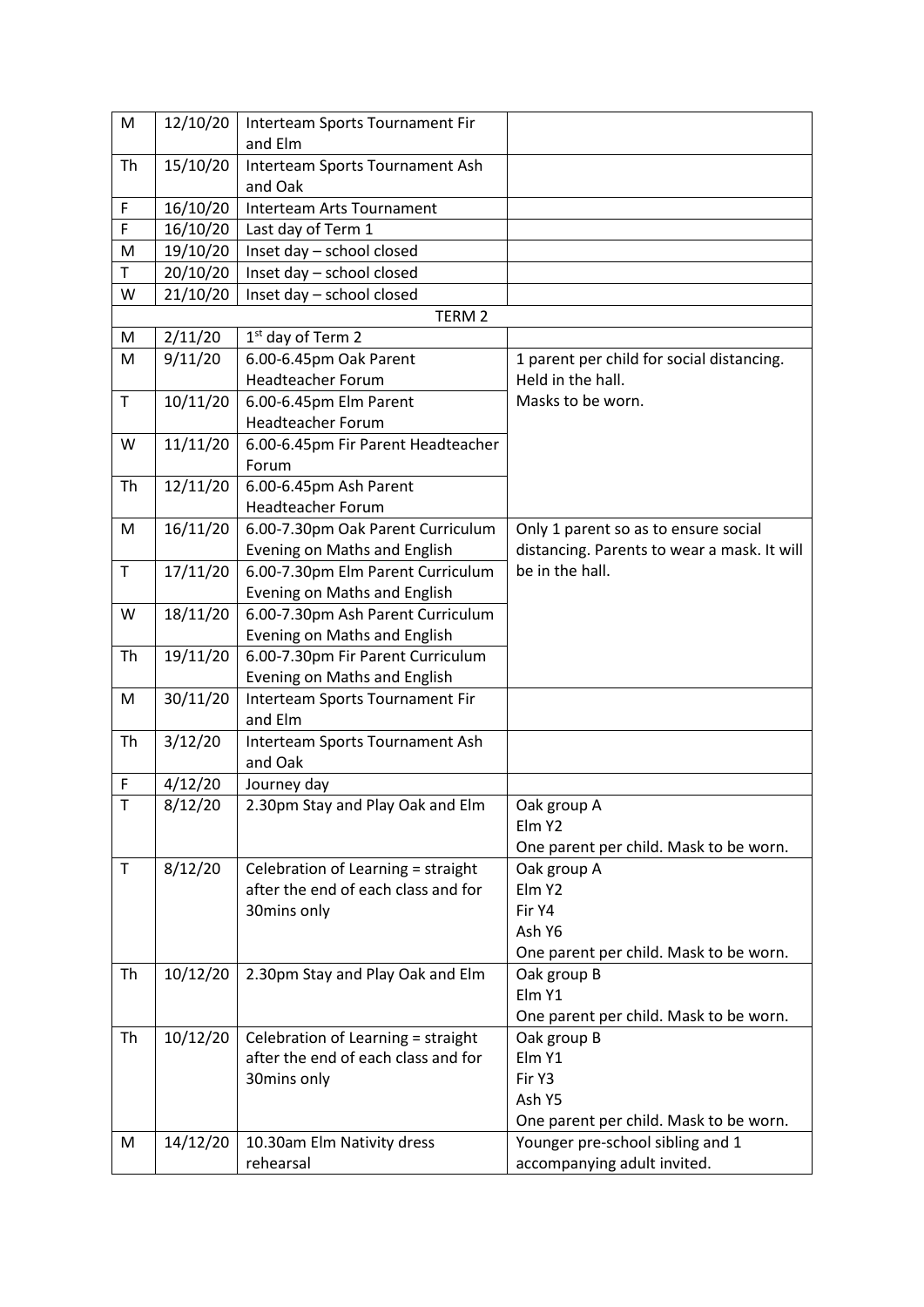| M           | 14/12/20 | 6pm Christingle Service in the     | We are hopeful restrictions will be lifted                                      |                                                                               |        |  |
|-------------|----------|------------------------------------|---------------------------------------------------------------------------------|-------------------------------------------------------------------------------|--------|--|
|             |          | Church - lantern procession 5.45pm | by then to enable this event to happen -                                        |                                                                               |        |  |
|             |          | from school, meet at school from   | otherwise alternative plans will be put in                                      |                                                                               |        |  |
|             |          | 5.30pm onwards                     | place which will either be                                                      |                                                                               |        |  |
|             |          |                                    | Christingle service in school for<br>a)                                         |                                                                               |        |  |
|             |          |                                    | children only or,                                                               |                                                                               |        |  |
|             |          |                                    |                                                                                 |                                                                               |        |  |
|             |          |                                    | b) as follows:                                                                  |                                                                               |        |  |
|             |          |                                    |                                                                                 | 1 parent per child, pews will be wiped<br>down between services. Parents with |        |  |
|             |          |                                    |                                                                                 |                                                                               |        |  |
|             |          |                                    | children in more than 1 class should                                            |                                                                               |        |  |
|             |          |                                    | come to the youngest class service.                                             |                                                                               |        |  |
|             |          |                                    | Masks to be worn. Staggered times.                                              |                                                                               |        |  |
|             |          |                                    | Meet at                                                                         | Procession                                                                    | Church |  |
|             |          |                                    | school                                                                          | to Church                                                                     |        |  |
|             |          |                                    | Oak                                                                             | 5.45pm                                                                        | 6.00pm |  |
|             |          |                                    | 5.30pm                                                                          |                                                                               |        |  |
|             |          |                                    | Elm                                                                             | 6.15pm                                                                        | 6.30pm |  |
|             |          |                                    | 6.00pm                                                                          |                                                                               |        |  |
|             |          |                                    | Fir                                                                             | 6.45pm                                                                        | 7.00pm |  |
|             |          |                                    | 6.30pm                                                                          |                                                                               |        |  |
|             |          |                                    |                                                                                 |                                                                               |        |  |
|             |          |                                    | Ash                                                                             | 7.15pm                                                                        | 7.30pm |  |
|             |          |                                    | 7.00pm                                                                          |                                                                               |        |  |
| $\mathsf T$ | 15/12/20 | 10.30am Oak Nativity dress         | Younger pre-school sibling and 1                                                |                                                                               |        |  |
|             |          | rehearsal                          | accompanying adult invited.                                                     |                                                                               |        |  |
| $\mathsf T$ | 15/12/20 | 2pm Elm Nativity to parents        | 2 adults per child limitation. Masks to be                                      |                                                                               |        |  |
|             |          |                                    | worn.                                                                           |                                                                               |        |  |
| W           | 16/12/20 | 2pm Oak Nativity to parents        | 2 adults per child limitation. Masks to be                                      |                                                                               |        |  |
|             |          |                                    | worn.                                                                           |                                                                               |        |  |
| <b>Th</b>   | 17/12/20 | Christmas Dinner and party         |                                                                                 |                                                                               |        |  |
|             |          | afternoon in each class            |                                                                                 |                                                                               |        |  |
| F           | 18/12/20 | Christmas Jumper Day               |                                                                                 | Please donate £1 per child towards Save                                       |        |  |
|             |          | Interteam Boardgames Tournament    | The Children Charity.                                                           |                                                                               |        |  |
| F           | 18/12/20 | Last day of Term 2                 |                                                                                 |                                                                               |        |  |
|             |          | TERM <sub>3</sub>                  |                                                                                 |                                                                               |        |  |
| M           | 4/1/21   | 1 <sup>st</sup> day of Term 3      |                                                                                 |                                                                               |        |  |
| T           | 12/1/21  |                                    |                                                                                 |                                                                               |        |  |
|             |          | 4.00-8.00 Parent / Teacher         |                                                                                 | Only 1 parent so as to ensure social                                          |        |  |
|             |          | <b>Consultation Evening</b>        |                                                                                 | distancing. Please arrive no more than                                        |        |  |
| W           | 13/1/21  | 4.00-8.00 Parent / Teacher         | 10minutes before your consultation                                              |                                                                               |        |  |
|             |          | <b>Consultation Evening</b>        | using the hall entrance giving chance to                                        |                                                                               |        |  |
|             |          |                                    | look at books. 5minutes gap between<br>each meeting to allow time for chairs to |                                                                               |        |  |
|             |          |                                    |                                                                                 |                                                                               |        |  |
|             |          |                                    |                                                                                 | be wiped down. Masks to be worn.                                              |        |  |
|             |          |                                    | Rubber gloves will be provided so you                                           |                                                                               |        |  |
|             |          |                                    | can handle the books.                                                           |                                                                               |        |  |
| W           | 27/1/21  | Interteam Spelling Bee             |                                                                                 |                                                                               |        |  |
| T           | 2/2/21   | 2.30pm Stay and Play Oak and Elm   | Oak group A                                                                     |                                                                               |        |  |
|             |          |                                    | Elm Y2                                                                          |                                                                               |        |  |
|             |          |                                    |                                                                                 | One parent per child. Mask to be worn.                                        |        |  |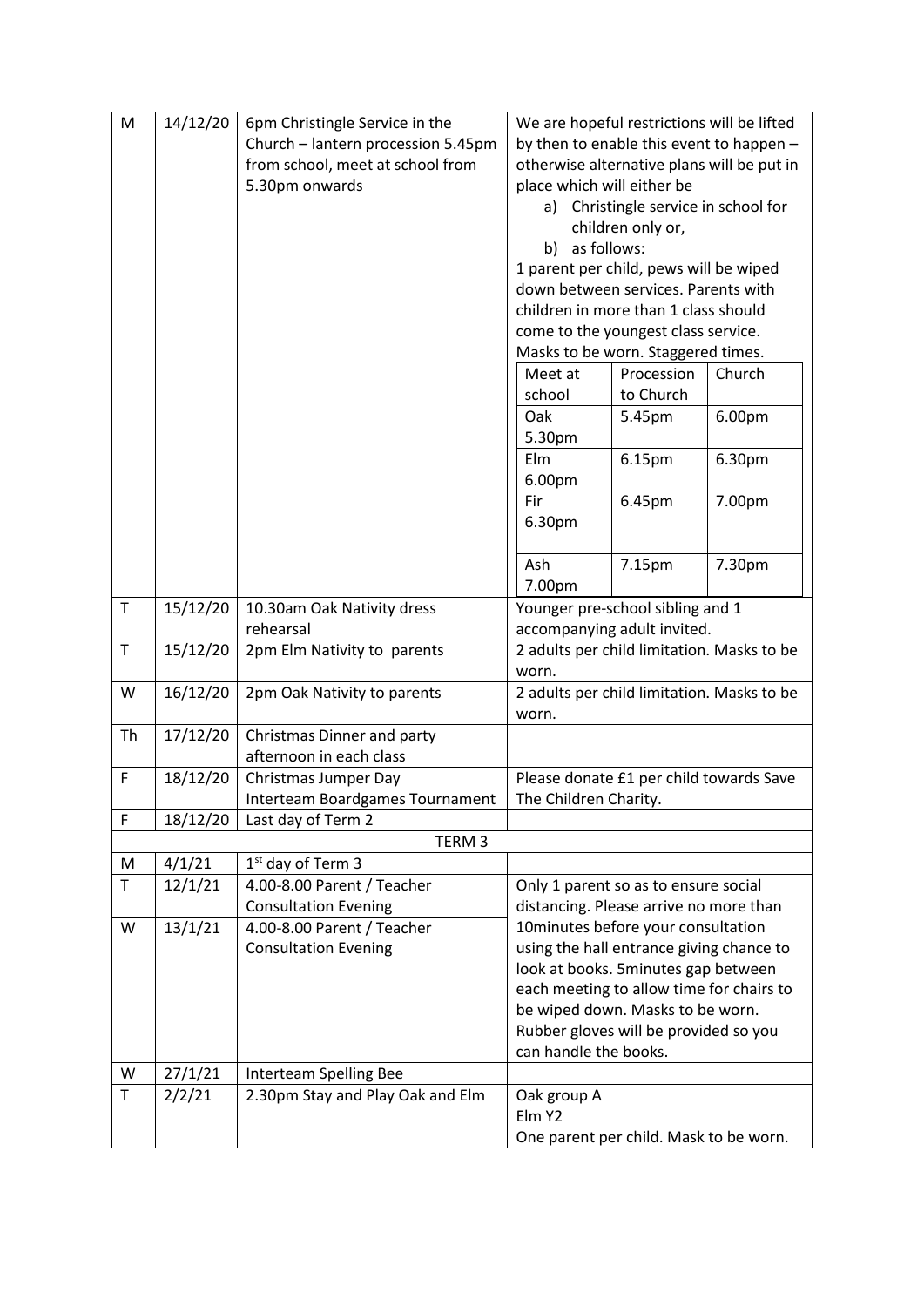| $\top$  | 2/2/21  | Celebration of Learning = straight         | Oak group A                                 |
|---------|---------|--------------------------------------------|---------------------------------------------|
|         |         | after the end of each class and for        | Elm Y2                                      |
|         |         | 30mins only                                | Fir Y4                                      |
|         |         |                                            | Ash Y6                                      |
|         |         |                                            | One parent per child. Mask to be worn.      |
| Th      | 4/2/21  | 2.30pm Stay and Play Oak and Elm           | Oak group B                                 |
|         |         |                                            | Elm Y1                                      |
|         |         |                                            | One parent per child. Mask to be worn.      |
| Th      | 4/2/21  | Celebration of Learning = straight         | Oak group B                                 |
|         |         | after the end of each class and for        | Elm Y1                                      |
|         |         | 30mins only                                | Fir Y3                                      |
|         |         |                                            | Ash Y5                                      |
|         |         |                                            | One parent per child. Mask to be worn.      |
| M       | 8/2/21  | Interteam Sports Tournament Fir<br>and Elm |                                             |
| Th      | 11/2/21 | Interteam Sports Tournament Ash<br>and Oak |                                             |
| F       | 12/2/21 | Last day of Term 3                         |                                             |
|         |         | TERM 4                                     |                                             |
| M       | 22/2/21 | 1 <sup>st</sup> day of Term 4              |                                             |
| M       | 1/3/21  | 6.00-6.45pm Oak Parent                     | Only 1 parent so as to ensure social        |
|         |         | <b>Headteacher Spring Forum</b>            | distancing. Parents to wear a mask. It will |
| $\top$  | 2/3/21  | 6.00-6.45pm Elm Parent                     | be in the hall.                             |
|         |         | <b>Headteacher Spring Forum</b>            |                                             |
| W       | 3/3/21  | 6.00-6.45pm Fir Parent Headteacher         |                                             |
|         |         | <b>Spring Forum</b>                        |                                             |
| Th      | 4/3/21  | 6.00-6.45pm Ash Parent                     |                                             |
|         |         | <b>Headteacher Spring Forum</b>            |                                             |
| Th      | 4/3/21  | World Book day dressing up                 |                                             |
| W<br>T  | 10/3/21 | <b>Interteam Mental Maths Bee</b>          |                                             |
|         | 23/3/21 | 2.30pm Stay and Play Oak and Elm           | Oak group A<br>Elm Y2                       |
|         |         |                                            | One parent per child. Mask to be worn.      |
| $\sf T$ | 23/3/21 | Celebration of Learning = straight         | Oak group A                                 |
|         |         | after the end of each class and for        | Elm Y2                                      |
|         |         | 30mins only                                | Fir Y4                                      |
|         |         |                                            | Ash Y6                                      |
|         |         |                                            | One parent per child. Mask to be worn.      |
| Th      | 25/3/21 | 2.30pm Stay and Play Oak and Elm           | Oak group B                                 |
|         |         |                                            | Elm Y1                                      |
|         |         |                                            | One parent per child. Mask to be worn.      |
| Th      | 25/3/21 | Celebration of Learning = straight         | Oak group B                                 |
|         |         | after the end of each class and for        | Elm Y1                                      |
|         |         | 30mins only                                | Fir Y3                                      |
|         |         |                                            | Ash Y5                                      |
|         |         |                                            | One parent per child. Mask to be worn.      |
| M       | 29/3/21 | Interteam Sports Tournament Fir            |                                             |
|         |         | and Elm                                    |                                             |
| W       | 31/3/21 | Journey day                                | We hope to be able to hold the Easter       |
|         |         |                                            | Service in Church, but if restrictions are  |
|         |         | 2pm Easter Service                         | still in place then it will be as follows:  |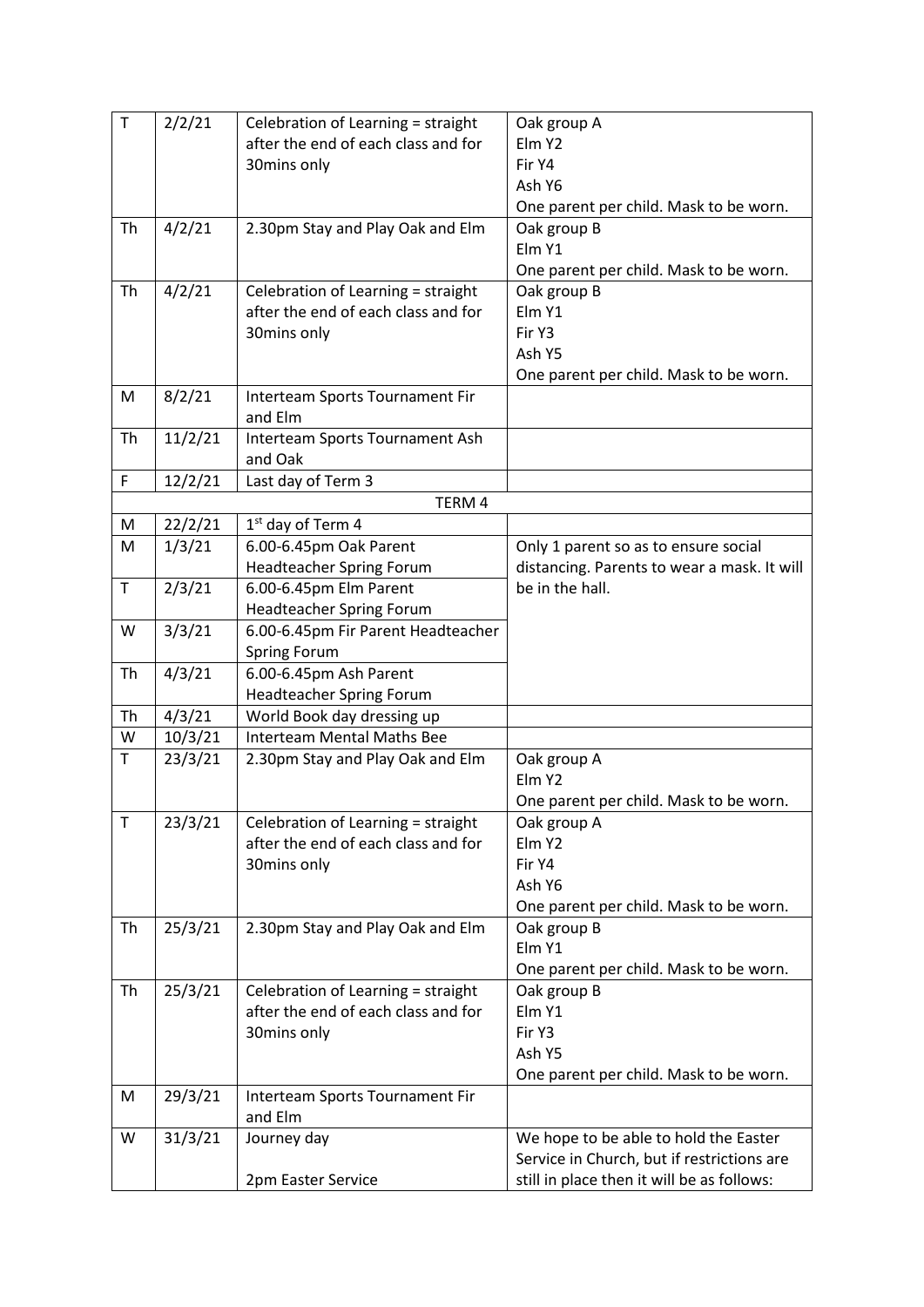|           |         |                                            | a)<br>no parents, or<br>1 parent per child. Masks to be<br>b) |        |
|-----------|---------|--------------------------------------------|---------------------------------------------------------------|--------|
|           |         |                                            | worn.                                                         |        |
|           |         |                                            | Oak                                                           | 1.00pm |
|           |         |                                            | Elm                                                           | 1.30pm |
|           |         |                                            | Fir                                                           | 2.00pm |
|           |         |                                            | Ash                                                           | 2.30pm |
| <b>Th</b> | 1/4/21  | Interteam Sports Tournament Ash<br>and Oak |                                                               |        |
| Th        | 1/4/21  | Last day of Term 4                         |                                                               |        |
|           |         | TERM <sub>5</sub>                          |                                                               |        |
| M         | 19/4/21 | 1 <sup>st</sup> day of Term 5              |                                                               |        |
| T         | 27/4/21 | 4.00-8.00pm Parent Teacher                 | Only 1 parent so as to ensure social                          |        |
|           |         | Consultation - TBC                         | distancing. Please arrive no more than                        |        |
| W         | 28/4/21 | 4.00-8.00pm Parent Teacher                 | 10minutes before your consultation                            |        |
|           |         | Consultation - TBC                         | using the hall entrance giving chance to                      |        |
|           |         |                                            | look at books. 5minutes gap between                           |        |
|           |         |                                            | each meeting to allow time for chairs to                      |        |
|           |         |                                            | be wiped down. Masks to be worn.                              |        |
|           |         |                                            | Rubber gloves will be provided so you                         |        |
|           |         |                                            | can handle the books.                                         |        |
| F         | 30/4/21 | May Day maypole dances                     | 2pm whole school.                                             |        |
|           |         |                                            | However, if social distancing restrictions                    |        |
|           |         |                                            | still in place then times as follows:                         |        |
|           |         |                                            | Oak                                                           | 1.15   |
|           |         |                                            | Elm                                                           | 1.45   |
|           |         |                                            | Fir                                                           | 2.15   |
|           |         |                                            | Oak                                                           | 2.45   |
| M         | 3/5/21  | Bank Holiday - school closed               |                                                               |        |
| M         | 10/5/21 | All week KS2 Y6 SATS tests                 |                                                               |        |
| T         | 18/5/21 | 2.30pm Stay and Play Oak and Elm           | Oak group A                                                   |        |
|           |         |                                            | Elm Y2                                                        |        |
|           |         |                                            | One parent per child. Mask to be worn.                        |        |
| T         | 18/5/21 | Celebration of Learning = straight         | Oak group A                                                   |        |
|           |         | after the end of each class and for        | Elm Y2                                                        |        |
|           |         | 30mins only                                | Fir Y4                                                        |        |
|           |         |                                            | Ash Y6                                                        |        |
|           |         |                                            | One parent per child. Mask to be worn.                        |        |
| Th        | 20/5/21 | 2.30pm Stay and Play Oak and Elm           | Oak group B                                                   |        |
|           |         |                                            | Elm Y1                                                        |        |
|           |         |                                            | One parent per child. Mask to be worn.                        |        |
| Th        | 20/5/21 | Celebration of Learning = straight         | Oak group B                                                   |        |
|           |         | after the end of each class and for        | Elm Y1                                                        |        |
|           |         | 30mins only                                | Fir Y3                                                        |        |
|           |         |                                            | Ash Y5                                                        |        |
|           |         |                                            | One parent per child. Mask to be worn.                        |        |
| F         | 21/5/21 | Interteam Masterchef Tournament            |                                                               |        |
| M         | 24/5/21 | <b>KS1 SATS week</b>                       |                                                               |        |
|           |         | Interteam Sports Tournament Fir<br>and Elm |                                                               |        |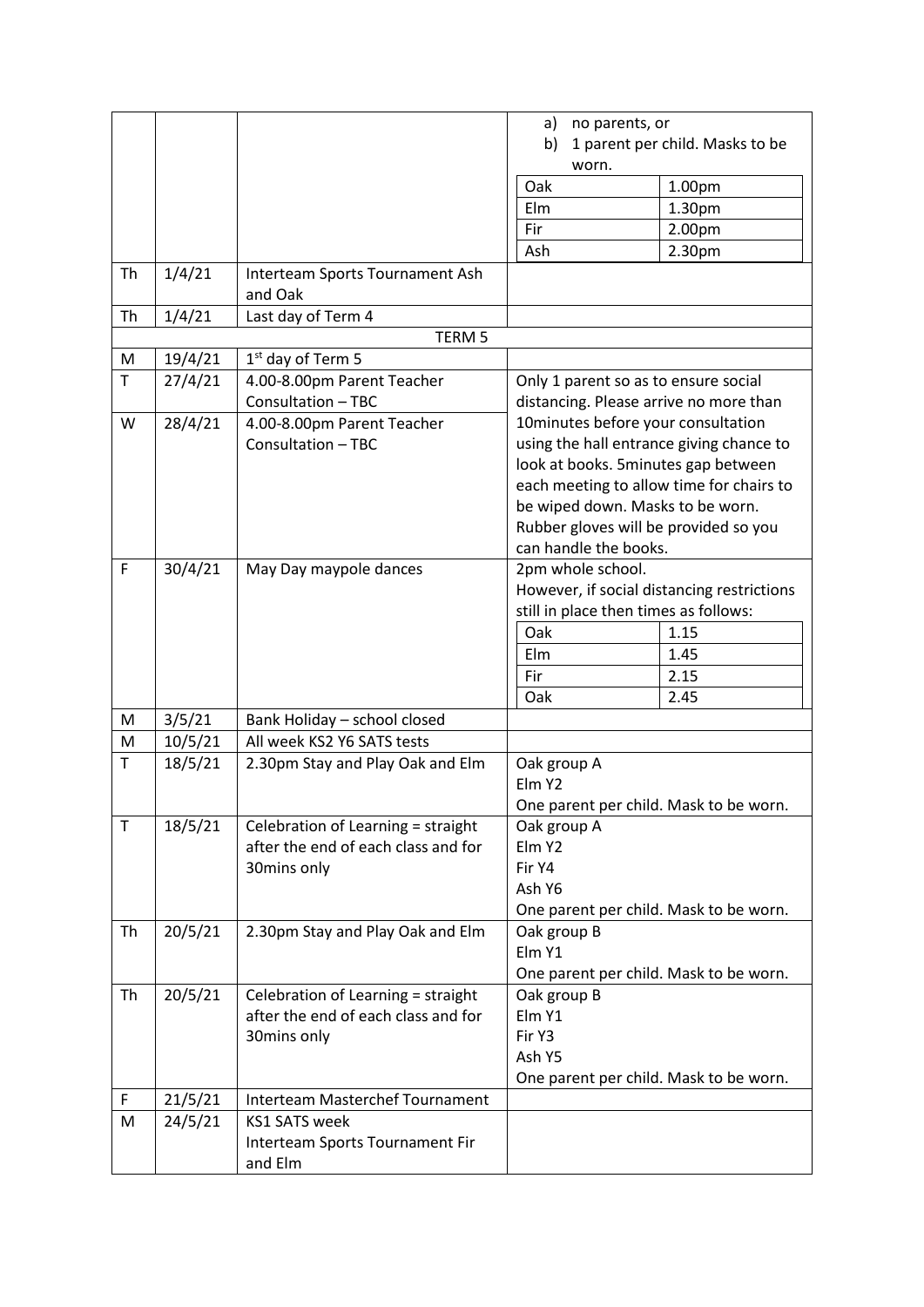| Th          | 27/5/21       | Interteam Sports Tournament Ash             |                                                    |                                             |  |  |
|-------------|---------------|---------------------------------------------|----------------------------------------------------|---------------------------------------------|--|--|
|             |               | and Oak                                     |                                                    |                                             |  |  |
| $\mathsf F$ | 28/5/21       | Last day of Term 5                          |                                                    |                                             |  |  |
|             |               | TERM <sub>6</sub>                           |                                                    |                                             |  |  |
| M           | 7/6/21        | 1 <sup>st</sup> day of Term 6               |                                                    |                                             |  |  |
| M           | 7/6/21        | Y1 Phonics checking week                    |                                                    |                                             |  |  |
| M           | 7/6/21        | Y4 Multiplication checking 3 week<br>window |                                                    |                                             |  |  |
| M           | 14/6/21       | 6.00-6.45pm Oak Parent                      | Only 1 parent so as to ensure social               |                                             |  |  |
|             |               | Headteacher Summer Forum                    |                                                    | distancing. Parents to wear a mask. It will |  |  |
| $\mathsf T$ | 15/6/21       | 6.00-6.45pm Elm Parent                      | be in the hall.                                    |                                             |  |  |
|             |               | Headteacher Summer Forum                    |                                                    |                                             |  |  |
| W           | 16/6/21       | 6.00-6.45pm Fir Parent Headteacher          |                                                    |                                             |  |  |
|             |               | Summer Forum                                |                                                    |                                             |  |  |
| Th          | 17/6/21       | 6.00-6.45pm Ash Parent                      |                                                    |                                             |  |  |
|             |               | Headteacher Summer Forum                    |                                                    |                                             |  |  |
| M           | 28/6/21       | 12noon Sports day                           | Picnic 12noon, Sports day events 1pm.              |                                             |  |  |
|             |               |                                             | If restrictions still in place then as             |                                             |  |  |
|             |               |                                             | follows:                                           |                                             |  |  |
|             |               |                                             | No picnic lunch.                                   |                                             |  |  |
|             |               |                                             | Oak                                                | 9.30am                                      |  |  |
|             |               |                                             | Elm                                                | 10.30am                                     |  |  |
|             |               |                                             | Fir                                                | 1pm                                         |  |  |
|             |               |                                             | Ash                                                | 2pm                                         |  |  |
| $\mathsf T$ | 29/6/21       | 2.30pm Stay and Play Oak and Elm            | Oak group A                                        |                                             |  |  |
|             |               |                                             | Elm Y2                                             |                                             |  |  |
|             |               |                                             | One parent per child. Mask to be worn.             |                                             |  |  |
| $\mathsf T$ | 29/6/21       | Celebration of Learning = straight          | Oak group A                                        |                                             |  |  |
|             |               | after the end of each class and for         | Elm Y2                                             |                                             |  |  |
|             |               | 30mins only                                 | Fir Y4                                             |                                             |  |  |
|             |               |                                             | Ash Y6                                             |                                             |  |  |
|             |               |                                             | One parent per child. Mask to be worn.             |                                             |  |  |
| Th          | 1/7/21        | 2.30pm Stay and Play Oak and Elm            | Oak group B                                        |                                             |  |  |
|             |               |                                             | Elm Y1                                             |                                             |  |  |
|             |               |                                             | One parent per child. Mask to be worn.             |                                             |  |  |
| Th          | 1/7/21        | Celebration of Learning = straight          | Oak group B                                        |                                             |  |  |
|             |               | after the end of each class and for         | Elm Y1                                             |                                             |  |  |
|             |               | 30mins only                                 | Fir Y3                                             |                                             |  |  |
|             |               |                                             | Ash Y5                                             |                                             |  |  |
| F           |               |                                             | One parent per child. Mask to be worn.             |                                             |  |  |
| M           | 2/7<br>5/7/21 | Journey day<br>12noon Back-up (wet weather) |                                                    |                                             |  |  |
|             |               | Sports day                                  | Picnic 12noon, Sports day events 1pm.              |                                             |  |  |
|             |               |                                             | If restrictions still in place then as<br>follows: |                                             |  |  |
|             |               |                                             | No picnic lunch.                                   |                                             |  |  |
|             |               |                                             | Oak                                                | 9.30am                                      |  |  |
|             |               |                                             | Elm                                                | 10.30am                                     |  |  |
|             |               |                                             | Fir                                                |                                             |  |  |
|             |               |                                             | Ash                                                | 1pm                                         |  |  |
|             |               |                                             |                                                    | 2pm                                         |  |  |